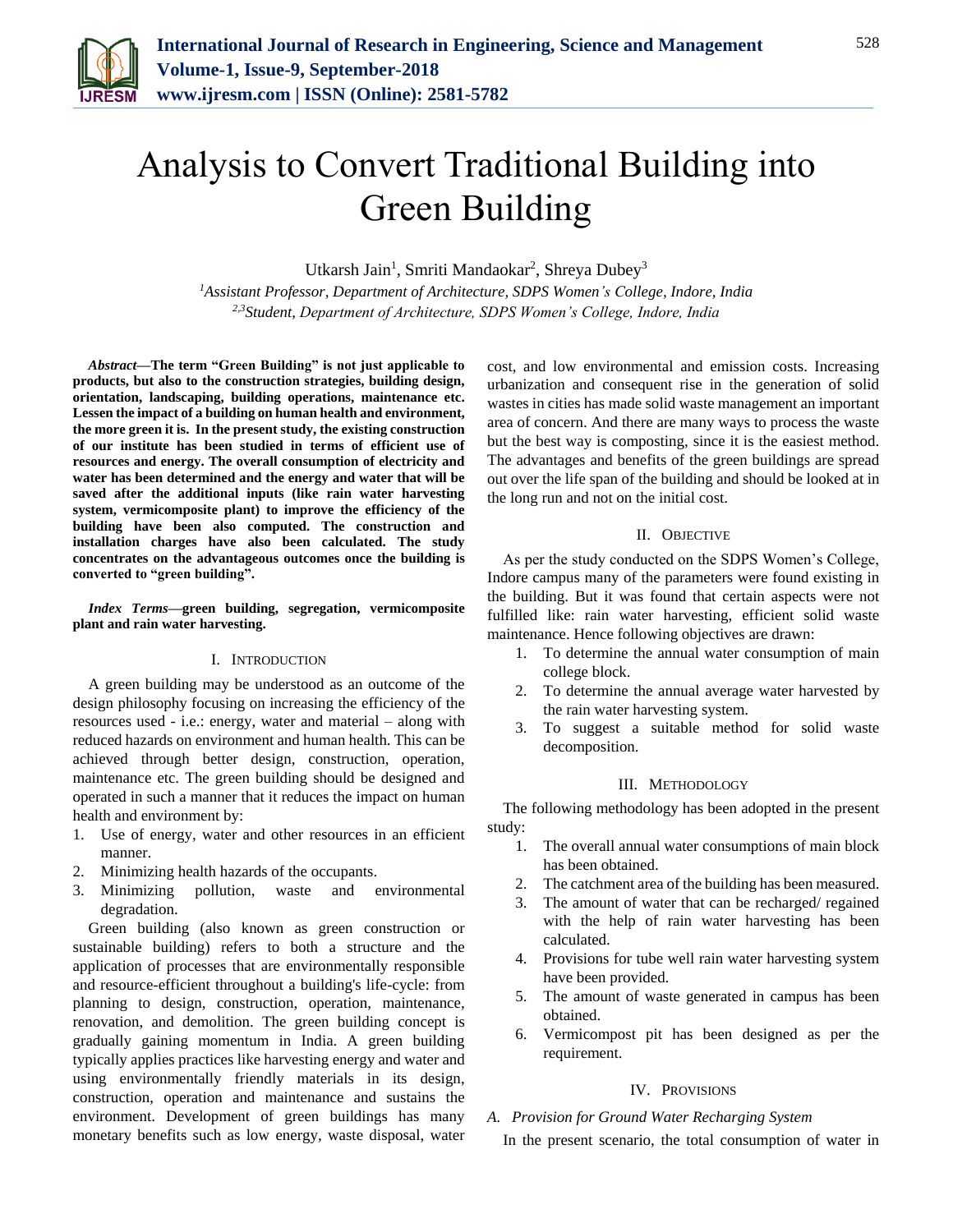

# **International Journal of Research in Engineering, Science and Management Volume-1, Issue-9, September-2018 www.ijresm.com | ISSN (Online): 2581-5782**

main block of SDPS Women's College is 3,600 cu.m/year and the fulfillment of this quantity is done by tube wells which are leading to the depletion of ground water level. Hence there is an urgent need for provision of ground water harvesting system.



**Rainwater Harvesting** Fig. 1. Rain water harvesting

# *B. Provision for Vermicomposite Plant*

As there is a mess present in SDPS Women's College and a large amount of kitchen waste is generated every day. Proper and efficient kitchen waste management necessitates the incorporation of following points:

- 1) Reduction.
- 2) Segregation.
- 3) Disposal.

#### *1) Reduction*

The first step for efficient kitchen waste management is to reduce the same at the time of generation of waste. For this purpose, posters should be designed for encouraging the students regarding the importance of food and not to waste it.

#### *2) Segregation*

The next step is the proper segregation of kitchen waste as bio-degradable and non-biodegradable, and the responsibility of segregation of wastes stands on the shoulders of maidservant. Maidservant washes the utensils twice in a day. She is asked to follow the following program for washing the utensils. Follow up is also done to ensure that washing is done as per the program:

- 1) Remove all large sized solids (e.g. big pieces of vegetable, empty milk packets etc.) by hand picking.
- 2) Wash all the utensils with plain water to remove the adhered food materials. This is concentrated wash.
- 3) Apply soap solution to utensils.
- 4) Wash with water to remove soap.
- 5) Rinse with water.
- 6) Washing powder is used only for frying pan and hot pan.

# *3) Disposal*

Now for the proper disposal of the kitchen waste management, Vermicomposting plant suits the most in the institute building as in return, high value manure is also obtained.

#### V. CALCULATIONS

*A. Percentage of Water Conserved through Rain Water Harvesting*

Total water consumed in a day =18,000lit/day

$$
(As per data collected)=18cum/day
$$

Total working  $day = 200$ Total water consumed by the building  $= 3,600$  cum/year Average rainfall  $= 1.016$ m

# *Area of roof from where water is to be collected:*

Calculated from the plan of existing central block of SDPS College.

Area of college building = 721 sq.mt.

Area of open space  $= 93$  sq.mt.

Total covered space  $= 628$  sq.mt.

Total runoff = catchment area x runoff-coefficient x rainfall  $= 628 \times 0.8 \times 1.016$ 

 $= 510.43$  cum

% of water saved = 510.43/3,600 x 100

$$
= 14.18\%
$$

# *B. Cost of Rainwater Harvesting System*

The total cost of the rainwater harvesting system is tabulated below:

| ortienlore                           | Figures |
|--------------------------------------|---------|
| COST OF RAIN WATER HARVESTING SYSTEM |         |
| <b>TABLEI</b>                        |         |

| <b>Particulars</b>                         | <b>Figures</b> |
|--------------------------------------------|----------------|
| The overall construction cost of the water |                |
| harvesting system including all services   | Rs. 65,000     |
| for pit size $L=2M$ , $B=3M$ , $D=3M$ is   |                |

# *C. Design of Vermicomposite Plant*

(As per the Data Collected)

Assuming total design load taking future expansion into consideration:

```
Total waste discharged = 875kg/week or 125kg/day
```
(Say130kg/day)

Taking loading @40kg/m²

- Thus area required =  $130/40 = 3.25$ m<sup>2</sup>
- Providing L: B as 1:2
- $L/2$  x  $L = 3.25$
- $L^2 = 6.5$
- $L = 2.5$

Thus  $B = 1.25$ 

Thus bed dimension  $= 2.5 \times 1.25$  m.

In order to take care of 30 days cycle we will have 10 beds each of 2.5 x 1.25 m.

- a) The garbage will be deposited in three layers 75 mm thick overlaid on a layer of earthworms, Vermi casting powder and cow dung soil of thickness 200 mm.
- b) Thus on every bed there will be three layers of garbage covered by three layers of soil.
- c) This will make a total depth of 0.85 m.